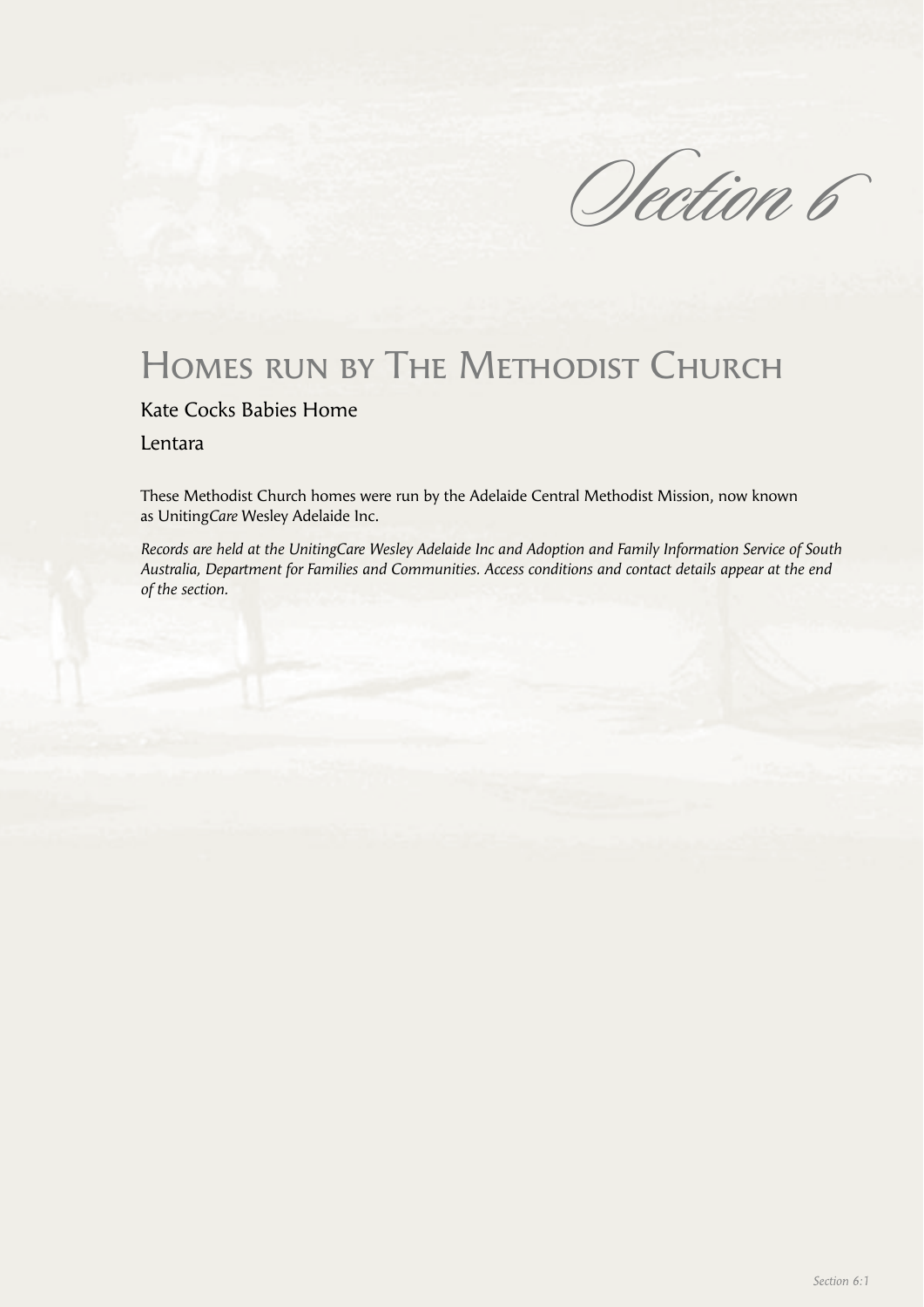Kate Cocks Memorial Babies

Home

*Of the admissions two were children of single girls, three were those whose mothers were sick, one was an [sic] aboriginal child whose twin had died…and one was a child whose father had deserted the family.*

*Matrons Report, Kate Cocks Memorial Babies Home, date withheld, in Minutes of the Board of Management.*



*Kate Cocks Babies Home, Courtesy of Adoption and Family Information Service*

# *GENERAL INFORMATION*

#### **Years of operation:** 1937-1976

**Also known as:** Methodist Home for Babies and Unmarried Mothers, Methodist Home for Babies and Girls Methodist Babies Home at Brighton Kate Cocks Memorial Babies Home Incorporated Kate Cocks Memorial Girls Home Incorporated

**Run by:** Home Missions Department of the Methodist Conference 1937-1950 Womens Welfare Department of the Methodist Conference 1950-1974 Adelaide Central Mission 1975-1976

**Address:** Kate Cocks' home, Castle Street, Parkside 46 Wattle Avenue, Hove

# *HISTORY*

Kate Cocks, the first female police officer in South Australia, was the force behind the establishment of this home. Shortly after her resignation from the women's police in 1935, a distressed unmarried mother with a newborn baby was sent to her home by another police officer. Miss Cocks, who had also worked as a probation officer for the Children's Welfare and Public Relief Department, gave her a place to stay. Over the ensuing weeks more women and babies in the same situation joined her. Concerned about the lack of shelter and support for these women, Miss Cocks approached the Methodist Women's Association and suggested the establishment of a home. In 1936 the Church Women's Welfare Department was formed and Miss Cocks became its first superintendent. The same year the Home Mission department of the church purchased a property at Brighton known as Old Oxford House. From 1910-1934 the building had been a training college for young Methodist men and then briefly, from 1934-1936, a home for the elderly. In 1936 it became a home for babies, a home for girls and the site of a small maternity hospital, all opened officially in July 1937. The first matron to assist Miss Cocks in running the homes was Sister Ruth Barrett. Miss Cocks cared for girls and babies without pay for 15 years. When she died in 1954 the Home was renamed the Kate Cocks Memorial Babies Home in her honour.

The home gave shelter to single girls who were pregnant or had recently given birth to their first child. The Babies Home also cared for orphaned and neglected children as well as children whose parents were unable to care for them due to ill health or other reasons. The Kate Cocks home provided both short and long term care and also arranged many adoptions.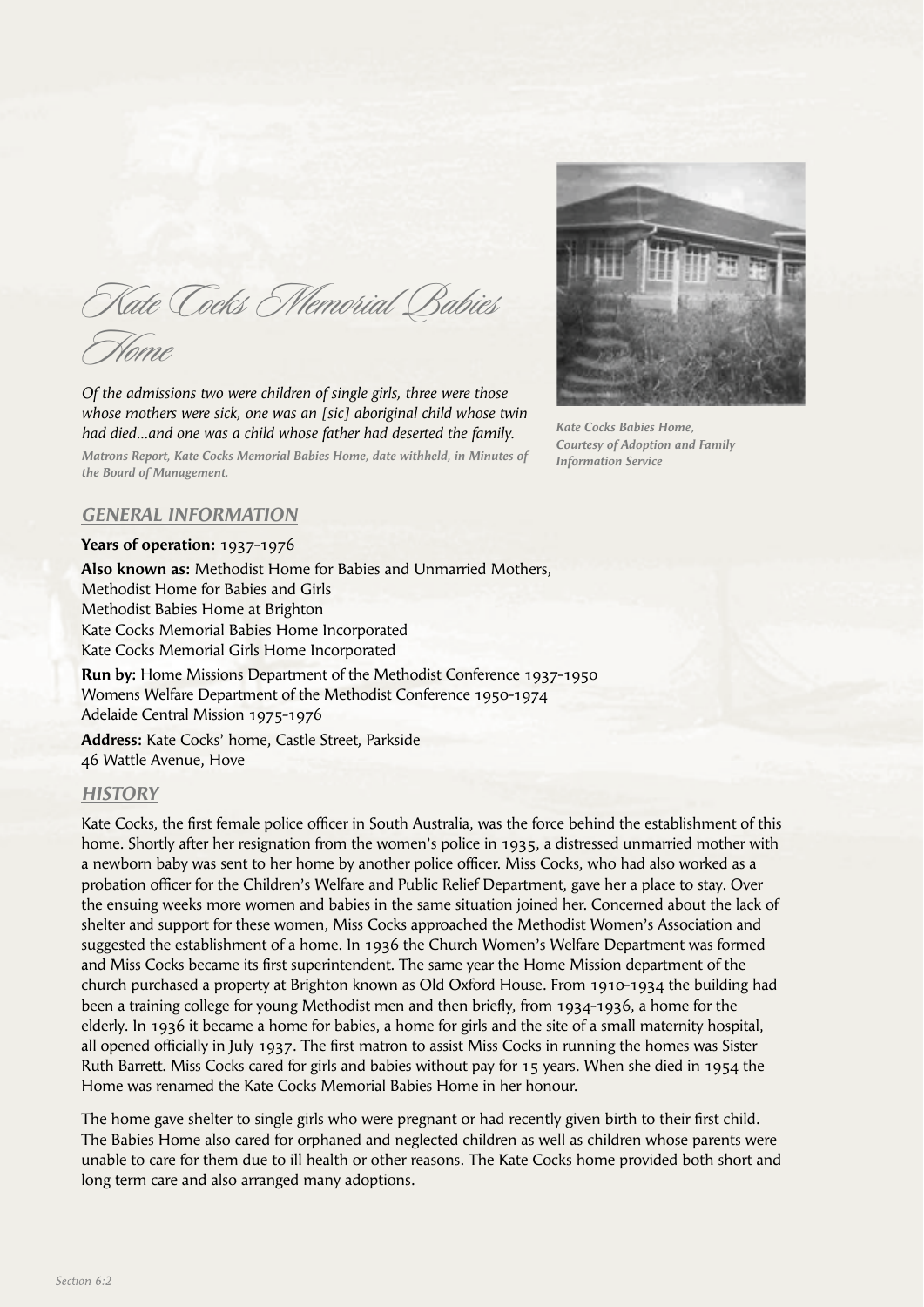Fundraising efforts by church members as well as a number of bequests to the home enabled the buildings to be extended in 1947 and later an enclosed playground was added. When a new Adoption Act came into force in November 1967 the home had to register itself as an adoption agency, The Kate Cocks Memorial Adoption Agency.

By the 1970's more children were being placed in cottage style homes or fostered out rather than adopted. In 1976 the home ceased to operate as an institution for children but continued to offer day care as part of the Central Methodist Mission's child care program.

*Drawn from Arnold D Hunt, 'This side of heaven: A history of Methodism in South Australia' (Lutheran Publishing House, Adelaide, 1985); H.A.F. Taylor, 'History of Brighton, SA' (Corporation of the City of Brighton, 1958); summary history compiled by Children, Youth and Family Services and various historical summaries contained in PR 9 Records of the Kate Cocks Memorial Babies Home, UnitingCare Wesley Adelaide Inc.*

## *THE RECORDS*

- **•** Uniting Care Wesley Adelaide Inc
- Adoption and Family Information Service of SA, Department for Families and Communities

# **ADMISSION RECORDS**

No admission records have survived. According to some sources all the records relating to the Kate Cocks Memorial Babies Home were destroyed in a fire. Uniting Care Wesley Adelaide Inc also holds correspondence (dated 1988 and 1999) which relates to the handover of records from the Adelaide Central Mission to the Department of Community Welfare. This correspondence confirms that many personal records were destroyed by the Department when the home closed.

# **OTHER RECORDS - Uniting***Care* **Wesley Adelaide Inc**

**Minutes of the board of management, Methodist Home for Babies**

- **Archive reference** PR9 Box 3
- **Title** *Babies Home Minutes*
- $\bullet$  **Date range** 1940-1948
- **Appearance** Black notebook containing typed minutes.
- **Contents** Minutes of monthly meetings including summaries of Matron's monthly reports with numbers of admissions and discharges. Minutes also provide information about day-to-day running of home.

#### **Minutes of the board of management, Kate Cocks Memorial Babies Home**

- **Archive reference** PR9 Box 2
- **Title** *Babies Home Minutes*
- **Date range** 1948-1957 & 1958-1964
- **Appearance** Two black foolscap notebooks containing typed minutes.
- **Contents** Minutes of monthly meetings include attached Matron's monthly reports (from 1951) onwards) which record number of children in the home, give information about admissions and discharges including reasons for admissions, record adoptions, health and other issues. No names are mentioned. Minutes also provide background on the day-to-day running of the home including maintenance, alterations and purchases.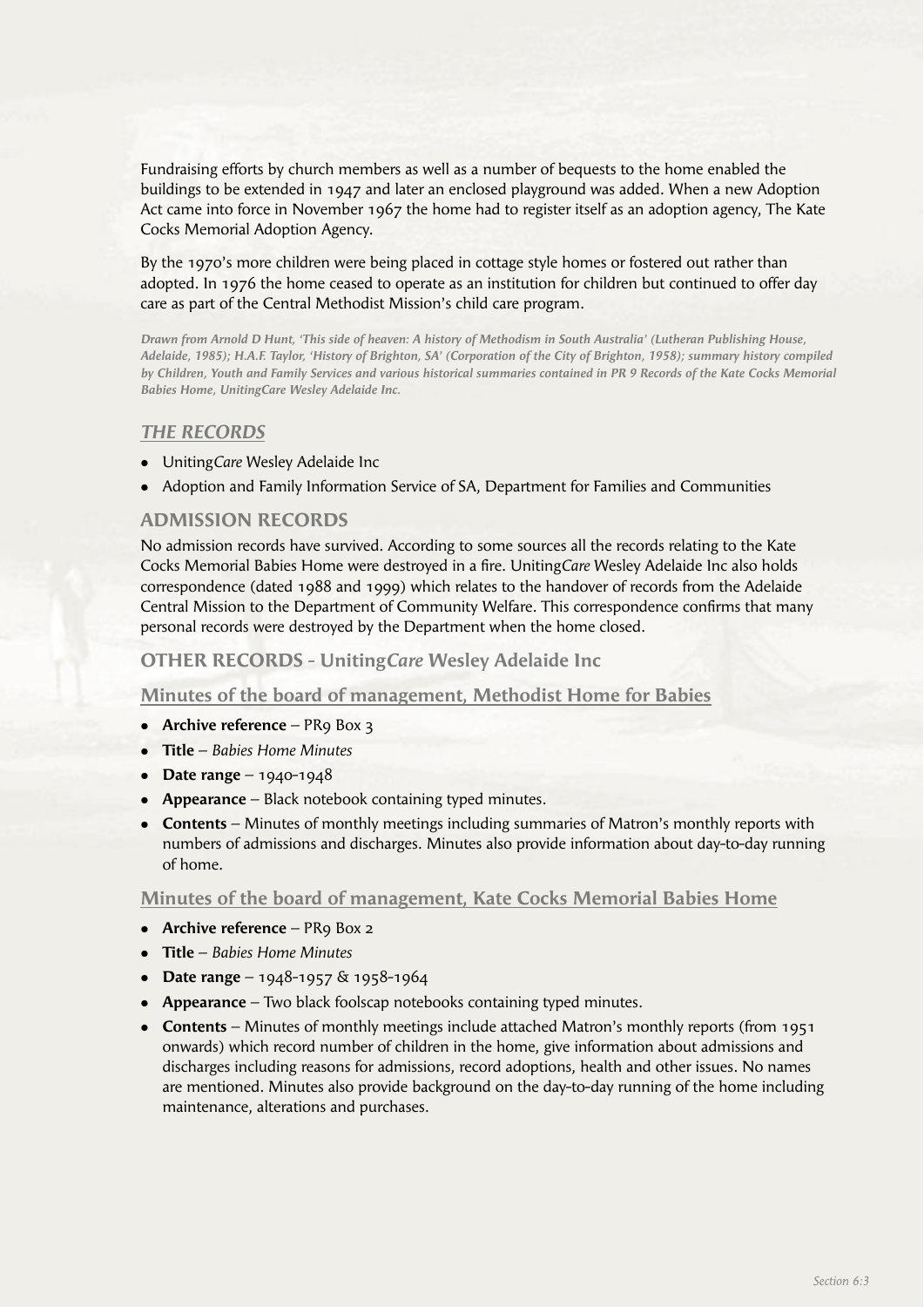# **Minutes of the board of management, Kate Cocks Memorial Girls Home**

- **Archive reference** PR9 Box 3
- <sup>l</sup> **Title** *Girls Home Minutes*
- **Date range** 1948-1961
- **Appearance** Black foolscap notebook containing typed minutes.
- <sup>l</sup> **Contents** Minutes of monthly meetings include attached Matron's monthly reports with information of admissions, discharges and babies born. Rest of minutes concern general administration of home.
- **Archive reference** PR9 Box 2
- <sup>l</sup> **Title** *Girls Home, 1961-67*
- **Date range** 1961-1967
- <sup>l</sup> **Appearance** Black foolscap notebook containing typed minutes.
- **Contents** Minutes of monthly meetings include attached Matron's monthly reports with information of admissions, discharges and babies born. Rest of minutes concern general administration of home.

## **Minutes of the meeting of the Conference Committee**

# **of the Women's Welfare Department**

- **Archive reference** PR9 Box 3
- <sup>l</sup> **Title**  *Conference Committee*
- **Date range**  $1948-1954$
- **Appearance** A4 black notebook containing typed minutes.
- **Contents** Minutes of meetings include monthly reports from the Superintendent. Reports provide numbers of admissions and discharges and details of individual cases. Christian names (pseudonyms) given from 1956.
- **Archive reference** PR9 Box 2
- <sup>l</sup> **Title** *Conference Committee 1957-62 & Conference Committee 1962-68*
- **Date range** 1957-1962 & 1962-1968
- **Appearance** Two black notebooks containing typed minutes.
- **Contents** Minutes of meetings include reports from the Superintendent of the Women's Welfare Department. From 1959 these list 'cases' and give details about the situations of particular girls and babies admitted that year. Throughout minutes names are included in different ways. Pseudonyms (Christian name) are used, occasionally with real name of child handwritten next to pseudonym (1957-1959, 1961-1962). In 1960-1961 some full names are given. No names mentioned after 1963.

# **Miscellaneous minutes**

- **Archive reference** PR9 Box 5
- **•** Date range  $1940s 1970s$
- **Appearance** Minute books.
- **Contents** Minutes of the Women's Committee, Babies Home Auxiliary, and Babies Home Aid. Each deals with aspects of the running of the homes. Babies Home Auxiliary includes copies of Matron's reports. Names of children not mentioned.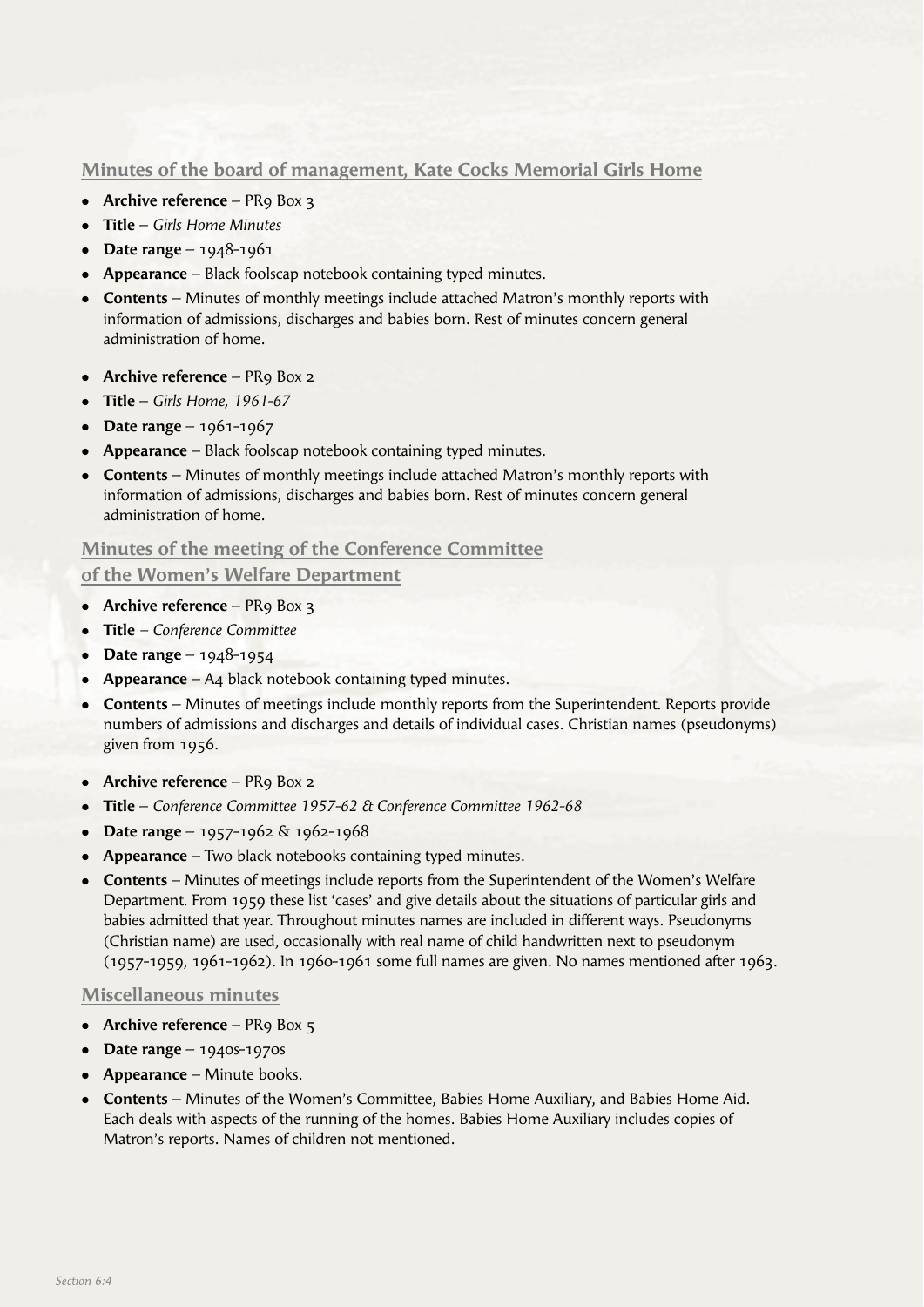## **Matron's reports**

- **Archive reference** PR9 Box 7
- **•** Date range 1944-1956
- **Contents** Copies of Matron's monthly reports. Numbers and details of admissions and discharges. No names given.

#### **Miscellaneous records**

- Archive reference PR9 Box 3,  $6$ ,  $7$   $\&$   $8$
- **•** Date range  $1940s 1980s$
- **Contents** Boxes contain various documents relating to diet and meals for girls resident in the home, fundraising and promotional material, Annual reports of various committees connected with the homes and papers relating to the redevelopment and sell off of the homes.

#### **Historical information**

- **Archive reference** PR9 Box 1
- $\bullet$  **Date range** 1930s-1970s
- **Contents** Historical summaries, booklets, extracts from minutes, correspondence and news clippings related to the life of Kate Cocks and the history of the Babies and Girls Homes.

## **PHOTOGRAPHS – Adoption and Family Information Service of SA, Department for Families and Communities**

- **Date range** July 1950 (date written in album)
- **Appearance** One small green soft-cover album of photographs donated by former staff member.
- **Contents** Many photographs of babies and children, often labelled with Christian names. Photos of staff and home buildings are also included.

#### **BOOKS**

Edith S Abbott (1939), *Everybody's friend: The inspiring career of Miss Kate Cocks MBE* (Hassell Press, Adelaide).

Arnold D Hunt (1985), *This side of heaven: A history of Methodism in South Australia* (Lutheran Publishing House, Adelaide).

Rev GW Shapley (1964), *Miss Kate Cocks, Her life and work* (South Australian Methodist Historical Society, Adelaide).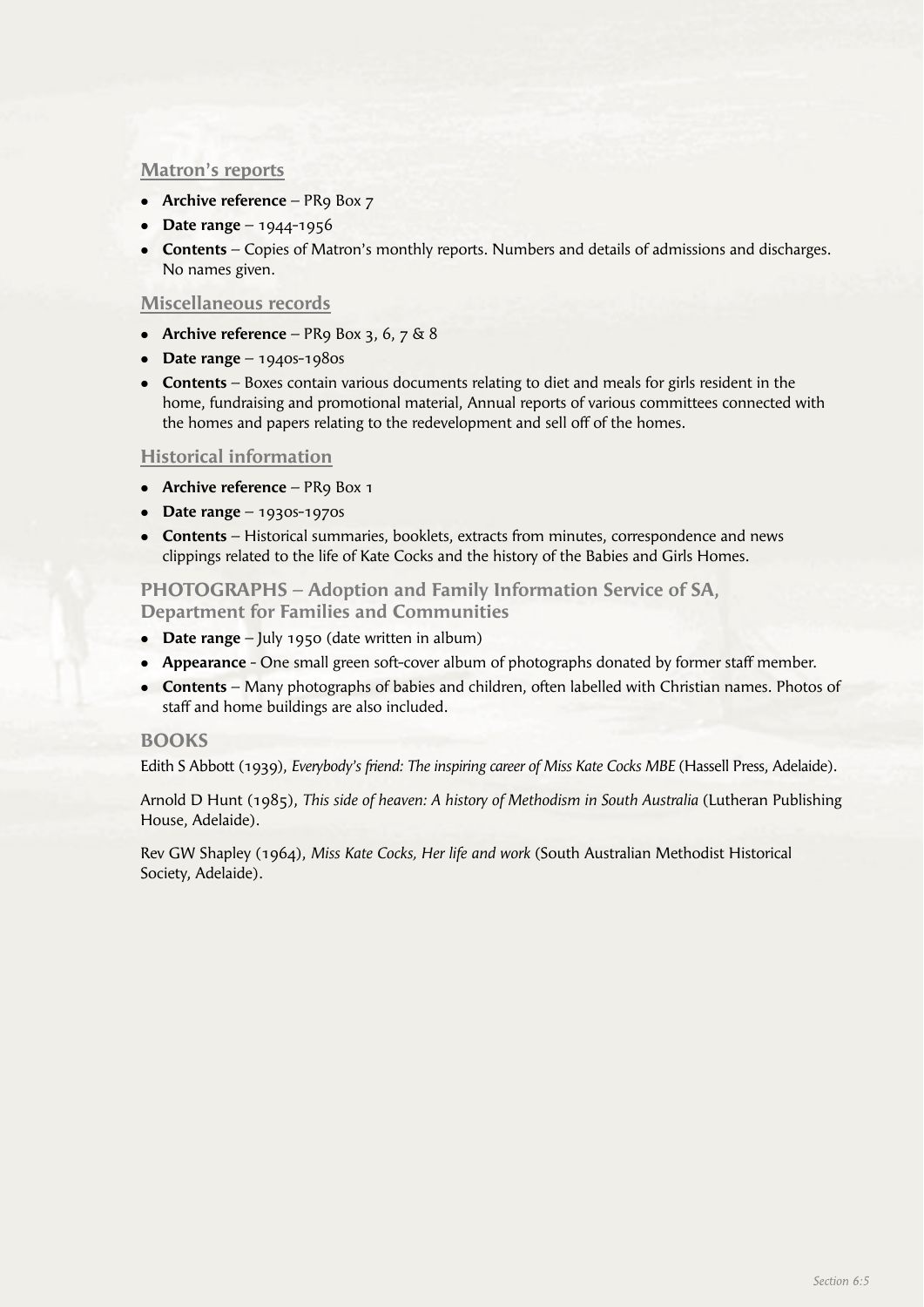Lentara

*I do not remember being silently taken away, while playing with my brother with our mother inside cleaning somebody's house… I remember crying on the plane to Adelaide with another girl because we realized that we were not going back to Croker Island our home for the first eight years of our lives. That was my first heartbreak.*

*Many sleepless nights were spent at the Children's Home thinking of Croker Island. We arrived at the beginning of winter in 1956. I later learned in 2001 from a newspaper clipping that my friend and I were 'used as an experiment in assimilation' and that 'we would be returned to Croker Island when we reached twenty years of age'. We were never told this. We never went back home…I grew up in Greenslade Home with other girls from baby to 15 years of age. When I reached 16 years of age I was on my own. Greenslade eventually became my second home…My pre-adolescent years had* 



*Lentara Greenslade Home, Cann Home undated, Lentara frontage with sign, Courtesy of UnitingCare Wesley*

*their ups and downs, but I loved being at 'the home'. My favourite hiding place was the Attic, a no-go area… I am sad sometimes, thinking of the heartache my mother would have gone through of not knowing what ever happened to her baby girl and me not knowing her. I hope my mother would be proud that I did not end up with hate in my heart, that I am happy.*

*Anonymous*

# *GENERAL INFORMATION*

**Years of operation:** 1905-1976 **Also known as:** The Adelaide Central Methodist Mission Children's Home Methodist Children's Home Methodist Children's Homes Incorporated Magill Children's Home

**Run by:** The Adelaide Central Mission, (formerly the Central Methodist Mission, now Uniting*Care* Wesley)

**Address:** Havelock Street, Largs Bay 1905-1912 6 Penfold Road, Magill 1912-1976

#### *HISTORY*

This home began in a six roomed cottage in Largs Bay. The cottage was donated to the Methodist church by a Mr and Mrs J P Roberts. It initially catered for 10-12 children under the care of a matron, Miss P. Stephenson. The home was officially opened on  $\alpha$  March 1905. When it became clear that the building was too small, the Church purchased six acres (2.4 hectares) of land on the corner of Penfold Road and Adelaide Street in Magill. There they built a new facility named Greenslade Home. It was officially opened on 7 December 1912 and was run by Adelaide Central Methodist Mission.

In 1921 a separate home for boys, Roberts Home, was opened on an adjacent property. Greenslade Home was then used for girls. A further building to cater for boys was completed in 1924 and named Cann Home. Roberts Home was then used to accommodate toddlers. The complete institution was known as the Methodist Children's Home.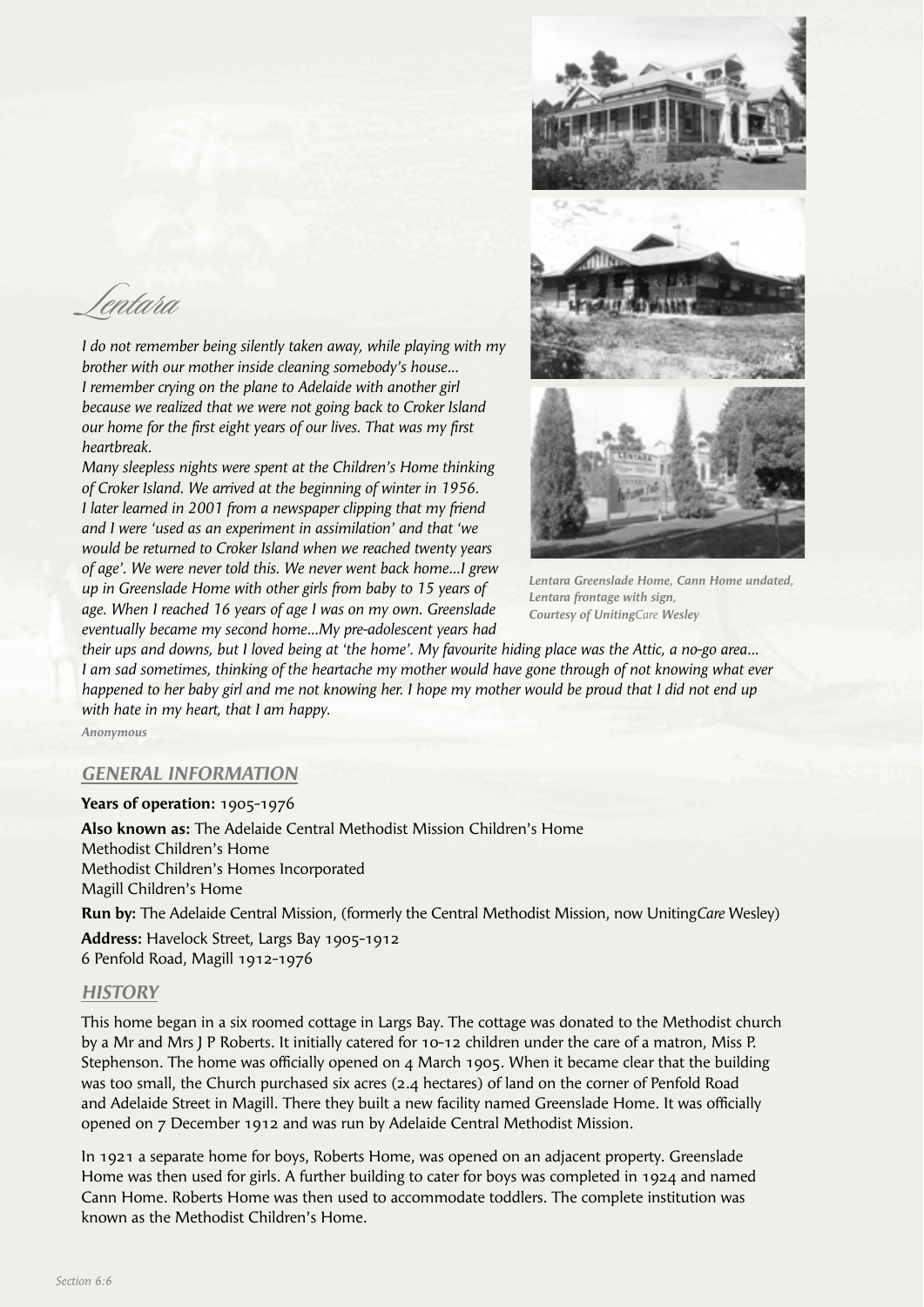In the 1950s a new committee of management took over and the name changed to the Central Mission Homes for Children. The title *Lentara,* an Aboriginal word meaning 'dawning of the day', was also used for the first time. During 1958 a number of children from Croker Island, Northern Territory were placed in the home.

On 1 March 1954 Roberts Home was destroyed by one of South Australia's worst earthquakes. In 1955 the Mission opened its first cottage home at Magill, Minnie Maughan Cottage, named after the daughter of the founder of Maughan Church who was Treasurer of the Home committee for many years. This signalled a general change from dormitory style living to cottage care during the 1950s and 1960s. Children were eventually housed in six cottages: Greenslade, Roberts (newly built), Cann, I'anson, Maughan and Curtice. Curtice was a family home where siblings were placed together. Cann and I'anson were two independent cottages which were joined together. Twelve children were accommodated in each building.

In 1976 the Magill property was subdivided. The Mission retained two cottages on the site while the rest of the land and buildings were sold. The children were moved to cottage homes in the suburbs. The main building at Lentara, Greenslade Home, still stands today and is a private residence.



*Minnie Maughan Cottage, Opening of the Methodist Children's Home Largs Bay 1905, Courtesy UnitingCare Wesley; Lentara 2005 Courtesy Kay Goodman-Dodd* 

*Drawn from Ivor Bailey, 'Mission story: the story of the Adelaide Central* 

*Mission,' 1987; 'Transmission newsletter, March 1975'; and Magill Children's Home Timeline (compiled Jan 2004) and 'The Dawning of the Day' typescript (undated), both provided by UnitingCare Wesley Adelaide Inc.*

# *THE RECORDS*

• UnitingCare Wesley Adelaide Inc.

**ADMISSION RECORDS – Uniting***Care* **Wesley Adelaide Inc.**

# **Admission register**

- <sup>l</sup> **Title** *Register of Admissions to the Methodist Home, Largs Bay, 1905-1976*
- **•** Date range 1905-1976
- **Appearance** A2 size brown ledger divided into columns over two pages with title across the top: *Register of Admissions to the Methodist Home, an institution for Methodist children, Largs Bay.* Year in top left hand corner.
- <sup>l</sup> **Contents** Left hand page: (1) Number, (2) Name, (3) Age, (4) Date of birth, (5) Last place of residence, (6) What relative in the state, where living, earnings, occupation.

 Right hand page: (7) Court of committal, (8) Reasons for admission, (9) Date of admission, (10) Date of leaving, (11) Where gone to.

**• Notes on contents** - Changes in handwriting indicate different record keepers. Amount of information depends on record keeper. Pages 1-32 cover 1905-1965. At page 33 the title at the top of the page changes to '1921 Boys Home' and numbers start from 1 again. Page 28 includes information about children from Croker Island Mission.

 (5) Last place of residence entries can include the name(s) of other homes from which child has been transferred.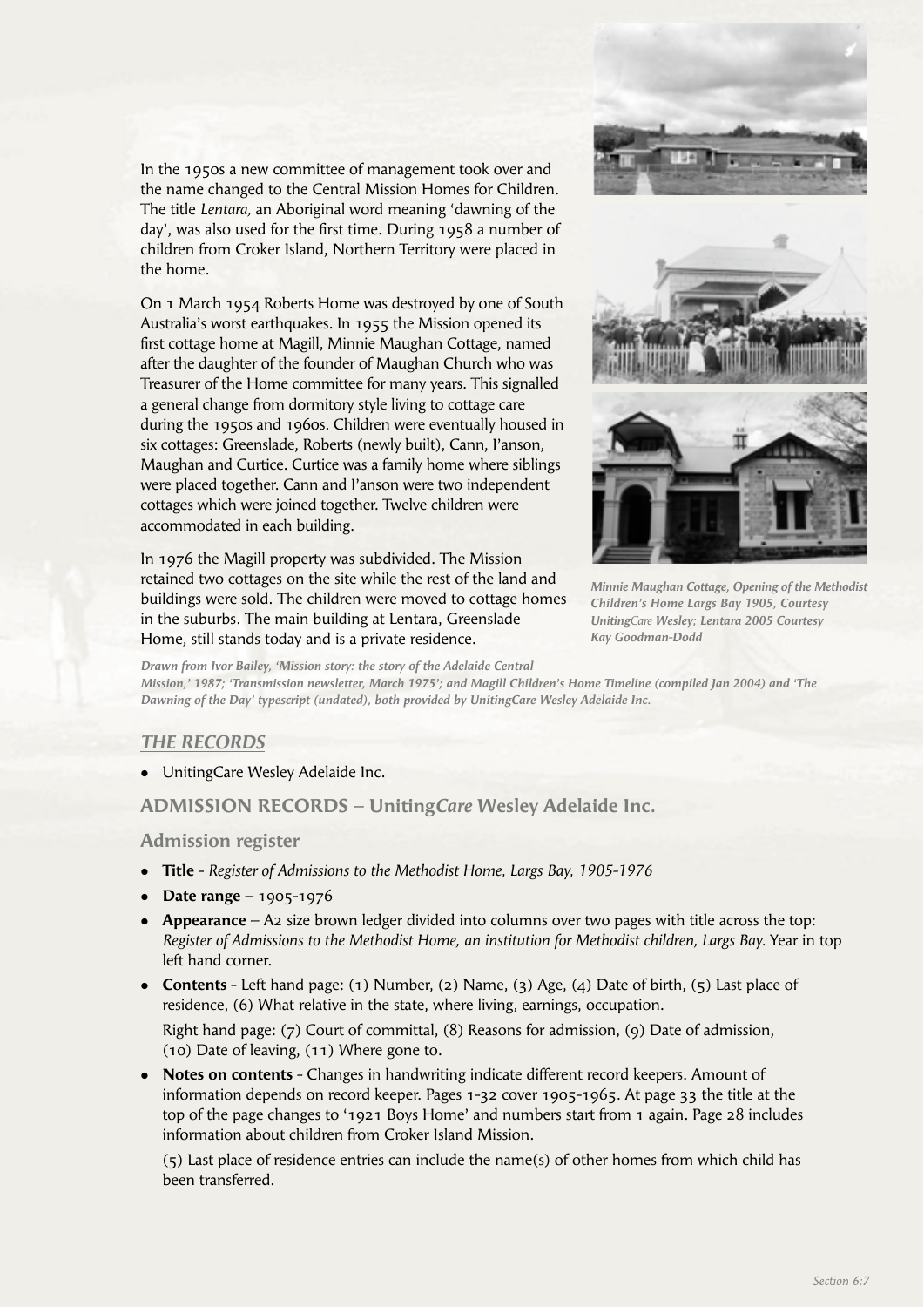(6) What relative: Parent's names are given if available. Also records whether parents are living or dead and gives information on their personal and employment situations. In rare cases, the entry identifies parent(s) as 'Aboriginal'.

 (7) Court of committal gives Department reference number. Sometimes records duration of admission such as 'until things are settled', 'for 9 months' 'until such time as mother can provide a home' or 'indefinite'.

 (8) Reasons for admission: Sometimes gives reasons and sometimes records parents' maintenance payments. Information about adoption sometimes provided. Very occasionally an indication of 'Aboriginality' is given.

 (11) Where gone to: sometimes gives names of foster parents or location, or records when a child was returned to parents or to the Welfare Department. Includes information about transfers to other institutions such as Tanderra.

## **OTHER RECORDS - Uniting***Care* **Wesley Adelaide Inc**

## **Records relating to Indigenous children**

- <sup>l</sup> **Title** *Indigenous Children, Lentara (Magill Children's Home)*
- **Date range** 1950s-1970s
- **Contents** Four packets primarily containing black and white photographs of children at Lentara. Packets include clippings and photocopies of the Mission newsletter, *Transmission* with photos and information about Indigenous children. One packet contains an unidentified news clipping dated 1957/8 relating to children from Croker Island.

#### **Records relating to Croker Island children**

- <sup>l</sup> **Title** *Aboriginal Children sent from Croker Island to Southern institutions*
- **Contents** Manila folder with plastic sleeves containing loose paper documents and letters relating to transfers of children from the Northern Territory, particularly Croker Island.

## **Financial records**

- <sup>l</sup> **Title** *Accounts Book Magill Children's Home/Lentara*
- **Contents** Hardcover A4 book bound with large screws containing account information for payments made to Lentara for children.

#### **PHOTOGRAPHS – Uniting***Care* **Wesley Adelaide Inc**

- <sup>l</sup> **Title** *Indigenous Children, Lentara* (Magill Children's Home)
- **Date range** 1950s-1970s
- **Contents** Four packets primarily containing black and white photographs of children at Lentara. Children are mostly unidentified.
- <sup>l</sup> **Title** *Magill Children's Home/Lentara*
- **Appearance** Archive photograph storage folder.
- **Contents** Range of photographs relating to Lentara including photographs of buildings and of children, mostly unidentified.